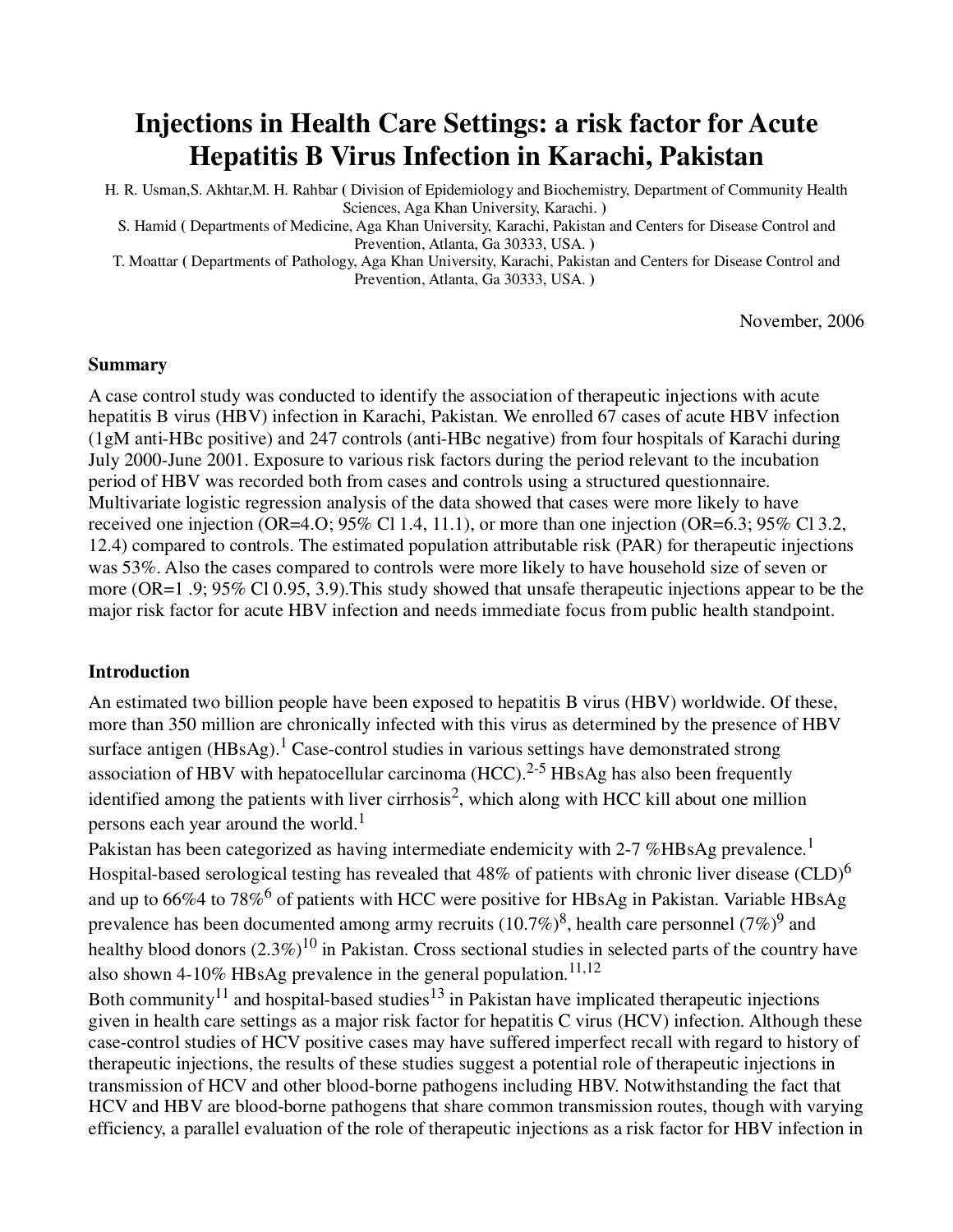Pakistan is still awaited. Furthermore, recently Pakistan has included universal childhood HBV vaccination in the expanded programme on immunization (EPI). Public health benefits of this initiative will take some time to accrue, primarily because the vaccination programme is only for neonates and secondarily a similar low HBV immunization coverage is expected as with other EPI administered neonatal vaccines. Therefore, a simultaneous option for the control of HBV infection may be an intervention targeted at the risk factors for HBV infection. However, there is a paucity of empirical data on the role of various risk factors including therapeutic injections in the transmission of HBV infection in Pakistan and other developing countries in the region. This case- control study therefore evaluated therapeutic injections given in health-care settings as an independent risk factor for acute HBV infection in Karachi, Pakistan.

## **Methods**

## **Setting**

The study was conducted in Karachi, the capital of Sindh province. It is situated on the eastern coast of the Arabian Sea and to the north west of the Indus River. Karachi is Pakistan's largest city with a population of 9:8 million comprised of different ethnic groups. Several public and private sector hospitals cater for the medical needs of the population along with private practitioners. Study subjects were enrolled from four hospitals of the city. The hospitals included were Jinnah Postgraduate Medical Center and Civil Hospital, both providing health facilities to general population, and two social security hospitals which provide health care to the factory workers and their families in Karachi. All these hospitals had internal medicine specialists supported by laboratory facilities. Generally, people from lower and middle socio-economic classes seek treatment from these hospitals.

## **Definitions**

Acute viral hepatitis (AVH). An acute illness of not more than 6 weeks duration with discrete onset of symptoms including anorexia, vague abdominal pain, nausea, and vomiting and elevated serum alanine amino transferase (ALT) levels (>100u/l).

**Case:** A patient with AVH and positive for 1gM antibody to hepatitis B core antigen (1gM anti-HBc) who lived in Karachi for at least 6 months prior to the onset of illness. Cases were excluded if unconscious or unable to respond to questions.

**Control:** A patient with any condition other than AVH who was anti-HBc negative and who lived in Karachi for at least 6 months prior to the interview.

## **Recruitment of Cases and Controls**

Consecutive patients of AVH (potential cases) were enrolled from the laboratories of selected hospitals when they came to collect their liver function tests (LFTs) reports between July 2000 and June 2001. Research assistants interviewed 229 potential cases in the hospitals using a structured questionnaire after obtaining informed consent to participate in the study. A lOmi blood sample was also collected at the end of the interview. Serum was separated by centrifugation and stored in cryovials at -70°C within 8 h of collection at The Aga Khan University Research Laboratory.

Patients coming to the laboratories of the same hospitals for ailments other than AVH were asked to participate in the study as potential controls. We planned to enroll two potential controls of same gender and within 5 years of age for each patient with AVH. Subsequent to obtaining informed consent, 373 sub-jects were recruited as potential controls. They were interviewed and a 5m1 blood sample was collected, and serum was stored as described earlier.

## **Data Collection**

As mentioned earlier, trained research assistants interviewed the study subjects using a pre-tested structured questionnaire translated in Urdu at the time of blood sample collection. Data were collected on age, gender, language spoken at home, marital status, duration of marriage, years of formal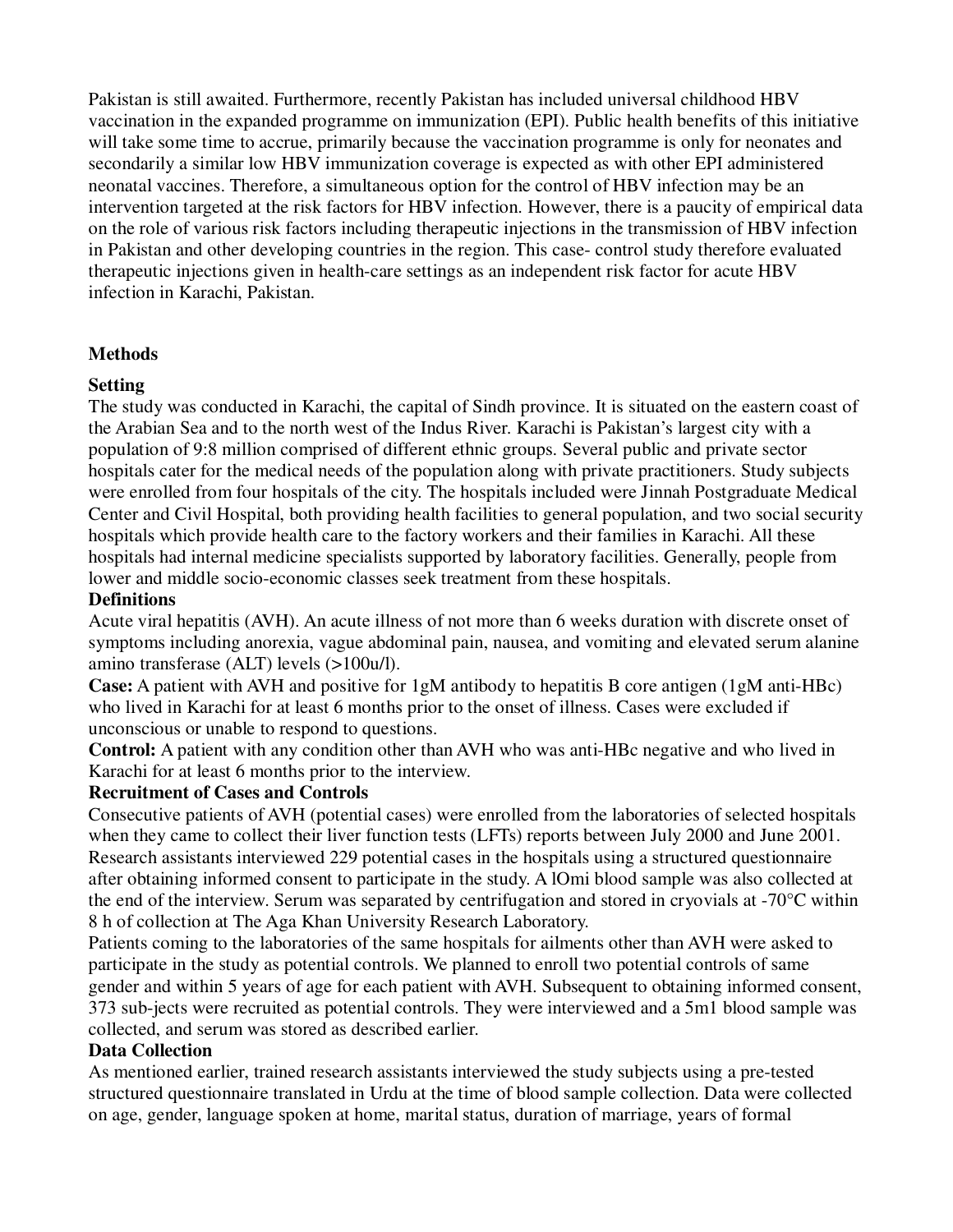schooling, occupation, number of household members, and monthly household income. History of exposure to potential risk factors from 6 weeks to 6 months prior to the onset of illness for the cases and from the time of interview for the controls was also recorded. Exposures included therapeutic injections (number, provider, and syringe source), intravenous drips (number and provider), hospitalization, blood transfusion, dental treatment, professional blood/syringe contact (for adults only), facial and armpit shave from barber (for male adults only), tattooing and ear piercing, intravenous drug use, and presence of liver disease patient in the household.

#### **Laboratory tests**

The serum samples from 229 patients of AVH were tested for 1gM anti-HBc to identify subjects who fulfilled our case definition. To identify final control subjects, the sera from 373 potential controls were tested for total antiHBc. Third generation enzyme capture immunoassay was used to test 1gM anti-HBc and total anti-HBc, essentially following the instructions of the manufacturer (International Immuno-Diagnostics,USA).

#### **Data management and analysis**

Data were entered in Epi-Info (version 6.04. Atlanta, GA; Centers for Disease Control and Prevention; 1995) and analysed using SPSS (version 8.0. Chicago, IL: SPSS mc; 1996). Descriptive statistics were computed for sociodemographic variables among cases and controls. For each potential risk factor, an unadjusted OR and its 95% confidence interval (CI) were computed by univariate logistic regression model. Multivariate logistic regression analysis was performed to study the association of potential risk factors with acute HBV infection while adjusting for the confounding effect of other variables. Variables significantly (P\_0.2) related to the outcome variable in univariate analysis or of known biological significance were considered for inclusion in final multivariate logistic regression model. Age, gender, and hospital were kept in the final model to adjust for any potential selection bias. After developing the final model, plausible interactions between the independent variables were evaluated. The HosmerLemeshow test statistic was used to evaluate goodness-offit of the final model. Population attributable risk (PAR) for therapeutic injections was estimated using adjusted OR obtained from the final model. $14$ 

#### **Results**

This case-control analysis included 67 cases of acute HBV infection (1gM anti-HBc positive) and 247 controls from 4 different hospitals in Karachi. The mean  $(\pm S.D.)$  age (years) was  $29\pm 13$  and  $27\pm 14$  for cases and controls respectively. Among cases, 67% (45/67) were males compared to 58% (143/247) among the controls. Pashto was the most frequently (45%) spoken dialect among cases followed by Urdu (18%), Sindhi (12%), Punjabi (10%), Hindko (8%), and others (8%). Among controls, Urdu was the most frequently (38%) spoken dialect followed by Pashto (27%), Punjabi (16%), Sindhi (5%), Hindko (5%) and others (9%). Thirty-seven percent of the cases were never married compared to 48% of the controls. Thirty-six percent of both cases and controls did not have formal school education, while 45% of cases and 31% of controls had 1-8 years of formal schooling. The proportion of nonearning individuals among the cases and controls were 45% and 55% respectively. Also, being a factory worker was a common occupation both among the cases (28%) and the controls (20%).Cases more frequently (76%) tended to reside in household size of seven or more compared to controls (62%) (Table 1).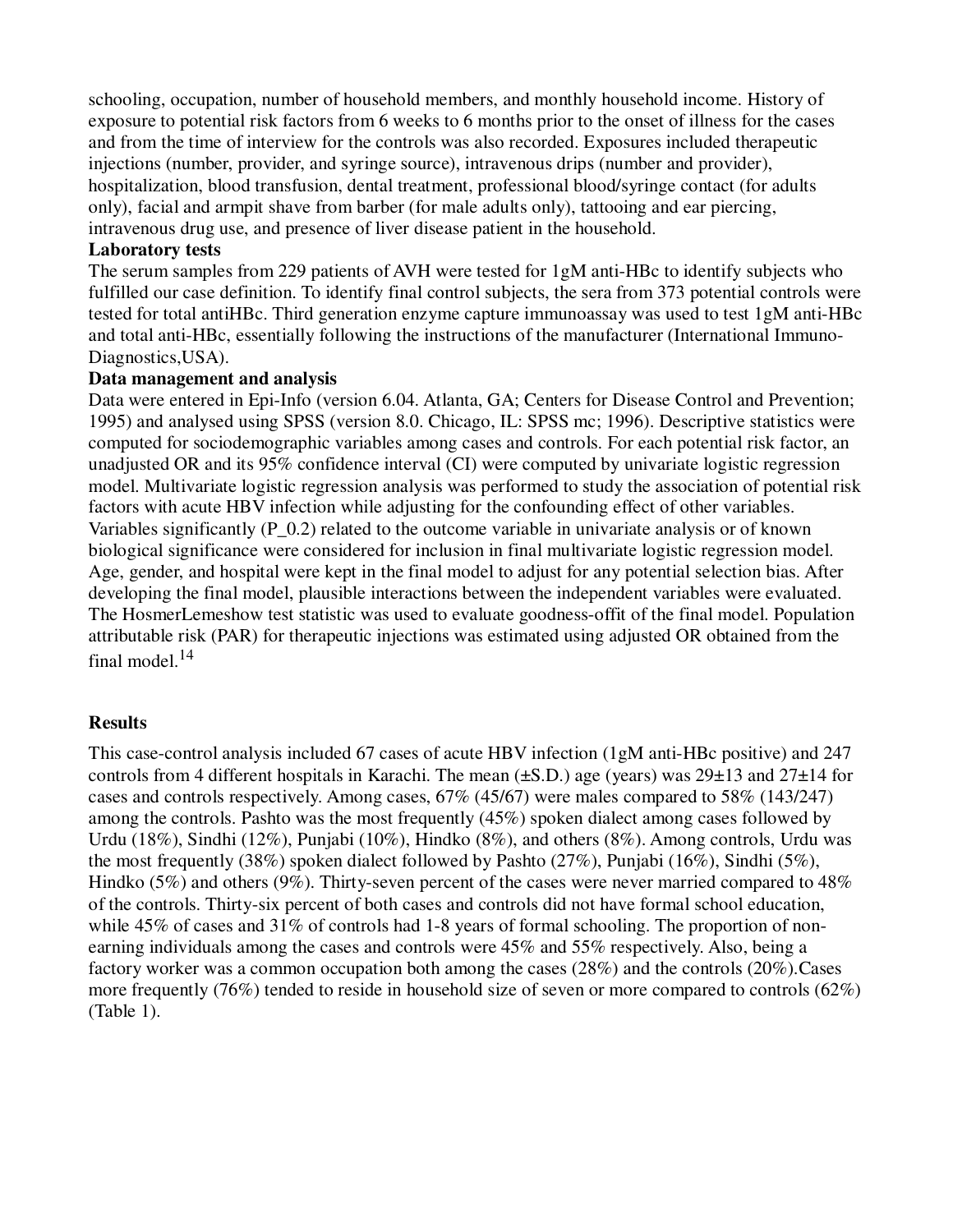| Variable                                     | $\text{Case} = 67$<br>n(%) | $Controls = 247$<br>n(%) |
|----------------------------------------------|----------------------------|--------------------------|
| <b>Enrollment hospital</b>                   |                            |                          |
| $SSHL$ *                                     | 27 (40.3)                  | 85(34.4)                 |
| K V SITE <sub><math>\Phi</math></sub>        | 16(23.9)                   | 64(25.9)                 |
| JPMC <sub>2</sub>                            | 12 (17.9)                  | 63(25.5)                 |
| Civil Hospital $\Sigma$                      | 12 (17.9)                  | 35(14.2)                 |
| Age in years by category                     |                            |                          |
| $1 - 18$                                     | 12 (17.9)                  | 65(26.3)                 |
| $19 - 25$                                    | 27 (40.3)                  | 60(24.3)                 |
| $26 - 35$                                    | 12(17.9)                   | 70(2.3)                  |
| $36 - 72$                                    | 16(23.9)                   | 52(21.1)                 |
| Gender                                       |                            |                          |
| Male                                         | 45 (67.2)                  | 143 (57.9)               |
| Female                                       | 22(32.8)                   | 104(42.1)                |
| Ethnicity                                    |                            |                          |
| Urdu                                         | 12 (17.9)                  | 93 (37.7)                |
| Sindhi                                       | 8 (11.9)                   | 13(5.3)                  |
| Punjabi                                      | 7(10.4)                    | 39 (15.8)                |
| Pashto                                       | 30 (44.8)                  | 67(27.1)                 |
| Hindko                                       | 5(7.5)                     | 12(4.9)                  |
| Others                                       | 5(7.5)                     | 23(9.3)                  |
| <b>Marital</b> status                        |                            |                          |
| Never married                                | 25(37.3)                   | 118 (47.8)               |
| Ever married                                 | 42 (62.7)                  | 129 (52.2)               |
| <b>Duration of marriage</b><br>in years# \$  | 15.8 (13.0)                | 15.3 (12.7)              |
| Years of formal schooling                    |                            |                          |
| Nii                                          | 24(35.8)                   | 90(36.4)                 |
| $1 - 8$                                      | 30(44.8)                   | 76 (30.8)                |
| $9 - 12$                                     | 13 (19.4)                  | 71(28.7)                 |
| Above 12                                     | 9(0.0)                     | 10(4.0)                  |
| Occupation                                   |                            |                          |
| Non-earning                                  | 30(44.8)                   | 136 (55.1)               |
| <b>Business</b>                              | 6(9.0)                     | 23(9.3)                  |
| Govt. service                                | 5(7.5)                     | 12(4.9)                  |
| Factory worker                               | 19(28.4)                   | 50(20.2)                 |
| Service providers                            | 7(10.4)                    | 20(8.1)                  |
| Professionals                                | 9(0.0)                     | 6(2.4)                   |
| Number of household members                  |                            |                          |
| $1 - 6$                                      | 16(23.9)                   | 94 (38.1)                |
| 7 or more                                    | 51 (76.1)                  | 153 (61.9)               |
| Monthly household income**                   |                            |                          |
| $<$ Rs. 2500                                 | 12(17.9)                   | 20(8.1)                  |
| Rs. 2500-5000                                | 39(58.2)                   | 163 (66.0)               |
| $>$ Rs. 5000                                 | 16(23.9)                   | 64 (25.9)                |
| * Social Security Hospital, Landhi, Karachi, |                            |                          |

Table 1. Distribution of sociodemographic variables among acute hepatitis B virus cases and controls Karachi, 2000-2001).

Φ Kulsoom Bai Valika Hospital, SITE, Karachi.

# Jinnah Postgraduate Medical Centre, Karachi.

Σ Civil Hospital, Karachi.

# Mean with standard deviation.

\$ Presently married subjects (41 cases, 129 controls).

\*\* Rs.  $63 = 1$  US Dollar

Univariate analysis showed that the cases were more likely than controls to have received one injection  $(P=0.02)$  or more than one injection  $(P<0.001)$  during the time window considered for exposures. Also, the univariate relationship of type of health-care provider with acute HBV infection status was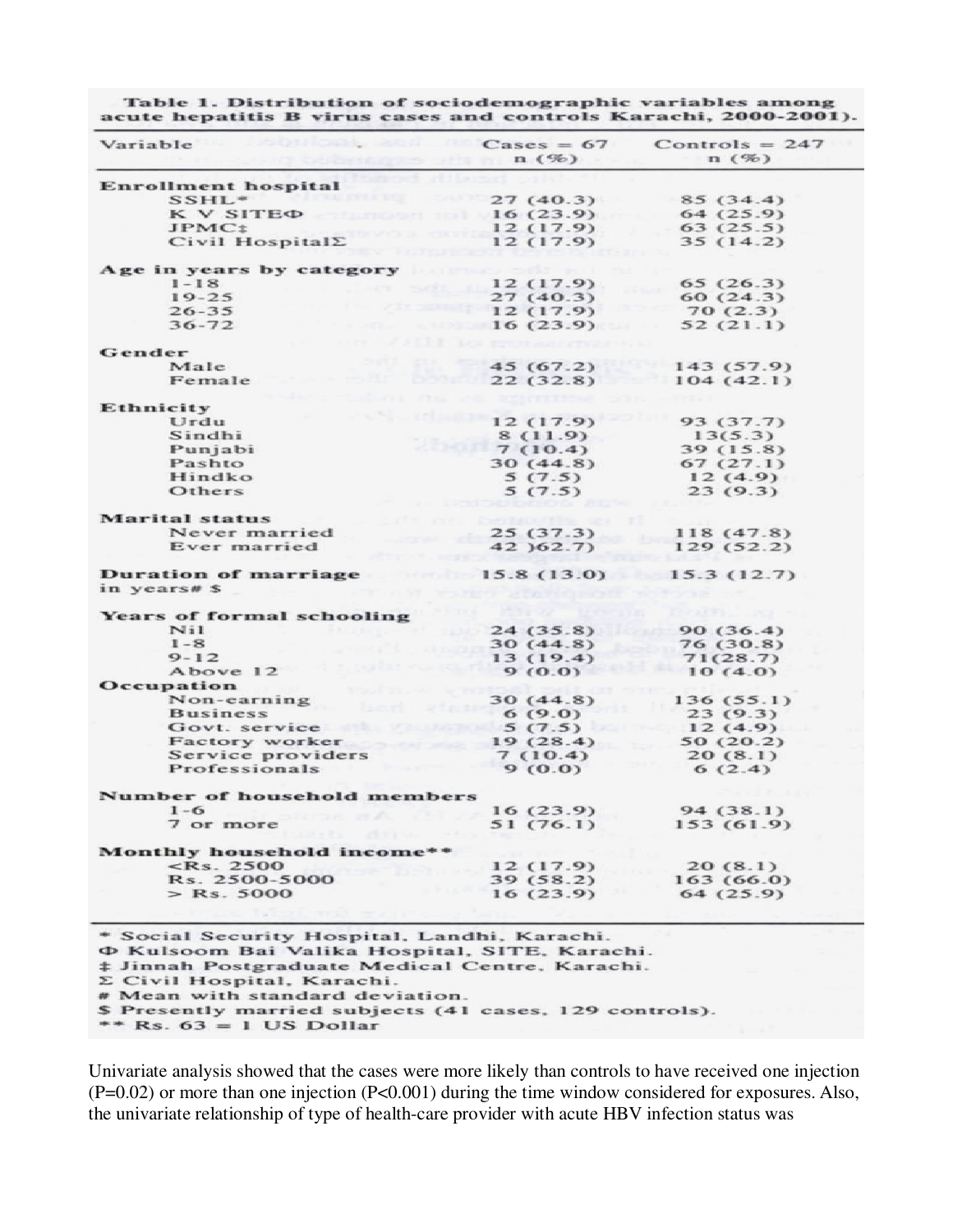significant (P<0.001). This relationship was much stronger for non-physician providers (crude  $OR =$ 11.7; 95% CI 3.8, 35.7) than for physician providers (crude OR = 4.9; 95% CI 2.7, 9.0). Furthermore, cases were more likely to have received injections with syringes from open source (crude OR=18.2; 95%CI 4.4, 75.1), or closed packets (crude  $OR = 4.6$ ; 95% CI 2.5, 8.5) when compared to controls. Other exposures considered including IV drips, hospitalization, blood transfusion, dental treatment and injury causing bleeding; these were not statistically significantly related to acute HBV infection status. Also, for men in this study, having had a facial shave or armpits have from the barber was not significantly related to outcome variable (Table 2).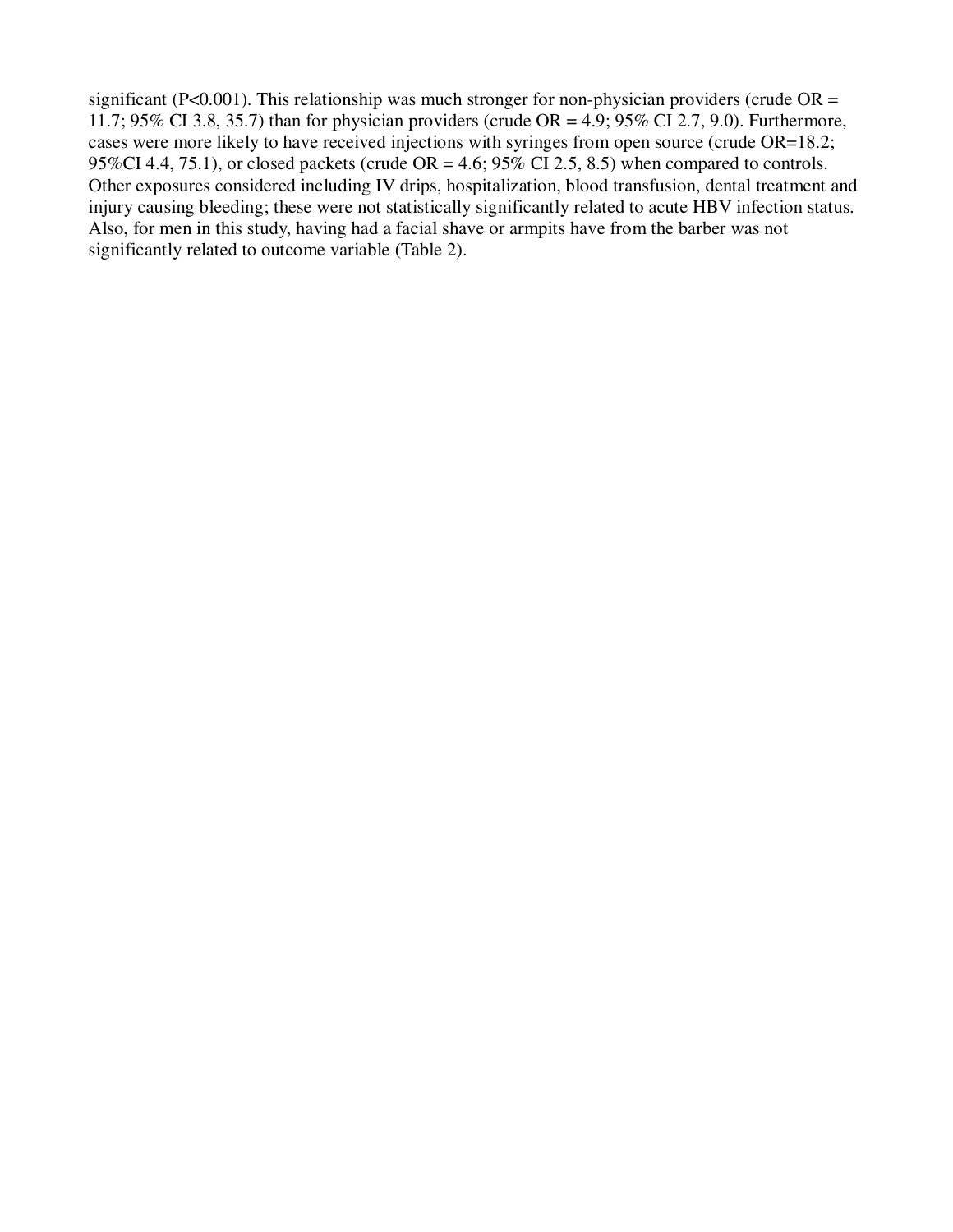| Table 2. Univariate analysis showing the association of variouspotential risk factors* with acute hepatitis B virus infections by theirodds rati |  |
|--------------------------------------------------------------------------------------------------------------------------------------------------|--|
| (ORs) and 95% CI (Karachi, 2000-2001).                                                                                                           |  |

|                                          | $\text{Cases} = 67$ | Controls = $247$ |               |                                           |
|------------------------------------------|---------------------|------------------|---------------|-------------------------------------------|
| <b>Exposures</b>                         | n(%)                | n(%)             | OR            | 95% CI                                    |
| <b>Number of injections</b>              |                     |                  |               |                                           |
| Nil                                      | 24 (35.8)           | 187 (75.7)       | 1             |                                           |
| One                                      | 7(10.4)             | 18(7.3)          | 3             | 1.2<br>8.0                                |
| More than one                            | 36 (53.7)           | 42 (17.0)        | 6.7           | 3.6<br>12.4                               |
| <b>Injections received from</b>          |                     |                  |               |                                           |
| Physician                                | 34 (50.7)           | 54 (21.9)        | 4.9           | 2.7<br>9.0                                |
| Non-physician                            | 9(13.4)             | 6(2.4)           | 11.7          | 3.8<br>35.7                               |
| No injection                             | 24(35.8)            | 187 (75.7)       | 1             |                                           |
| <b>Syringe source</b>                    |                     |                  |               |                                           |
| Closed packet                            | 32 (47.8)           | 54 (21.9)        | 4.6           | 2.5<br>8.5                                |
| Open                                     | 7(10.4)             | 3(1.2)           | 18.2          | 75.1<br>4.4                               |
| Don't know                               | 4(6.0)              | 3(1.2)           | 10.4          | 75.1<br>4.4                               |
| No injection                             | 24(35.8)            | 187 75.7)        | ۱.            |                                           |
| IV drip                                  |                     |                  |               |                                           |
| No                                       | 58 (86.6)           | 229 (92.7)       | r             |                                           |
| <b>Yes</b>                               | 9(13.4)             | 187.3            | $\mathfrak z$ | 0.84 4.6                                  |
| IV drip received from                    |                     |                  |               |                                           |
| Physician                                | 8 (11.9)            | 17 (6.9)         | 1.9           | 0.76<br>4.5                               |
| Non-physician                            | 1(1.5)              | 1(0.4)           | 3.9           | $0.24$ 64.1                               |
| No IV drip                               | 58 (86.6)           | 229 (92.7)       | 1             |                                           |
| <b>Hospitalization</b>                   |                     |                  |               |                                           |
| No                                       | 63 (94.0)           | 239 (96.8)       | 1             |                                           |
| Yes                                      | 4(6.0)              | 8(3.2)           | 1.9           | 0.55 6.5                                  |
| <b>Blood transfusion</b>                 |                     |                  |               |                                           |
| No                                       | 65 (97.0)           | 246 (99.6)       | 1.            |                                           |
| Yes                                      | 2(3.0)              | 1(0.4)           | 7.6           | 0.67 84.8                                 |
| <b>Dental treatment</b>                  |                     |                  |               |                                           |
| No                                       | 63 (94.0)           | 238 (99.6)       | 1             |                                           |
| Yes                                      | 4(6.0)              | 9(3.6)           | 1.7           | 0.5<br>5.6                                |
| <b>Injury causing bleeding</b>           |                     |                  |               |                                           |
| No                                       | 61 (91.0)           | 237 (96.0)       | 1             |                                           |
| Yes                                      | 6(9.0)              | 10(4.0)          | 23            | 0.82<br>6.7                               |
| Professional blood/syring contact $\Phi$ |                     |                  |               |                                           |
| No                                       | 59 (100.0)          | 204 (100.0)      |               |                                           |
| Yes                                      | 9(0.0)              | 0(0.0)           |               |                                           |
| Facial shave from barberw                |                     |                  |               |                                           |
| No                                       | 22(52.4)            | 76(62.3)         | $\mathbf{1}$  |                                           |
| <b>Yes</b>                               | 20(47.6)            | 46 (37.7)        | 1.5           | 0.74<br>3.1                               |
| Armpit shave from barberw                |                     |                  |               |                                           |
| No                                       | 28 (66.7)           | 99 (81.1)        | 1             |                                           |
| Yes                                      | 14 (33.3)           | 23 (18.9)        | 2.2           | 0.98<br>4.7                               |
| <b>Tattooing</b>                         |                     |                  |               |                                           |
| No                                       | 67 (100.0)          | 246 (99.6)       |               |                                           |
| Yes                                      | 0(0.0)              | 1(0.4)           | $\sim$        | $\sigma$                                  |
| <b>Ear piercing</b>                      |                     |                  |               |                                           |
| No                                       | 66 (98.5)           | 242 (98.0)       | $\mathbf{1}$  |                                           |
| Yes<br>IV drug use                       | 1(1.5)              | 5(2.0)           | 0.73          | 0.08<br>6.4                               |
| No                                       | 65 (97.0)           | 247 (100.0)      |               |                                           |
| Yes                                      | 2(3.0)              | 0(0.0)           |               |                                           |
| Liver disease patient in household       |                     |                  |               |                                           |
| No.                                      | 62(92.5)            | 229 (92.7)       | ã.            | <b><i><u><b>Product Lines</b></u></i></b> |
| Yes                                      | 5(7.5)              | 18(7.3)          | 1.02          | 0.36<br>2.9                               |

\* History of potential risk factors was recorded for the period of 6 weeks to 6 month prior to the onset of illness for cases and to the time of

interview for controls.

Φ 59 cases and 204 controls (adults only).

 $\uppsi$  42 cases and 122 controls (male adults only).

The final multivariate logistic regression model revealed that after adjusting for the effects of age, gender and ethnicity, the cases compared to controls were more likely to have received one injection (adjusted OR=4.0; 95% CI 1.4, 11.1), or more than one injection (adjusted QR=6.3; 95% CI 3.2, 12.4). Also the cases tended to live in household size of seven or more (adjusted OR=1.9; 95% CI 0.95, 3.9)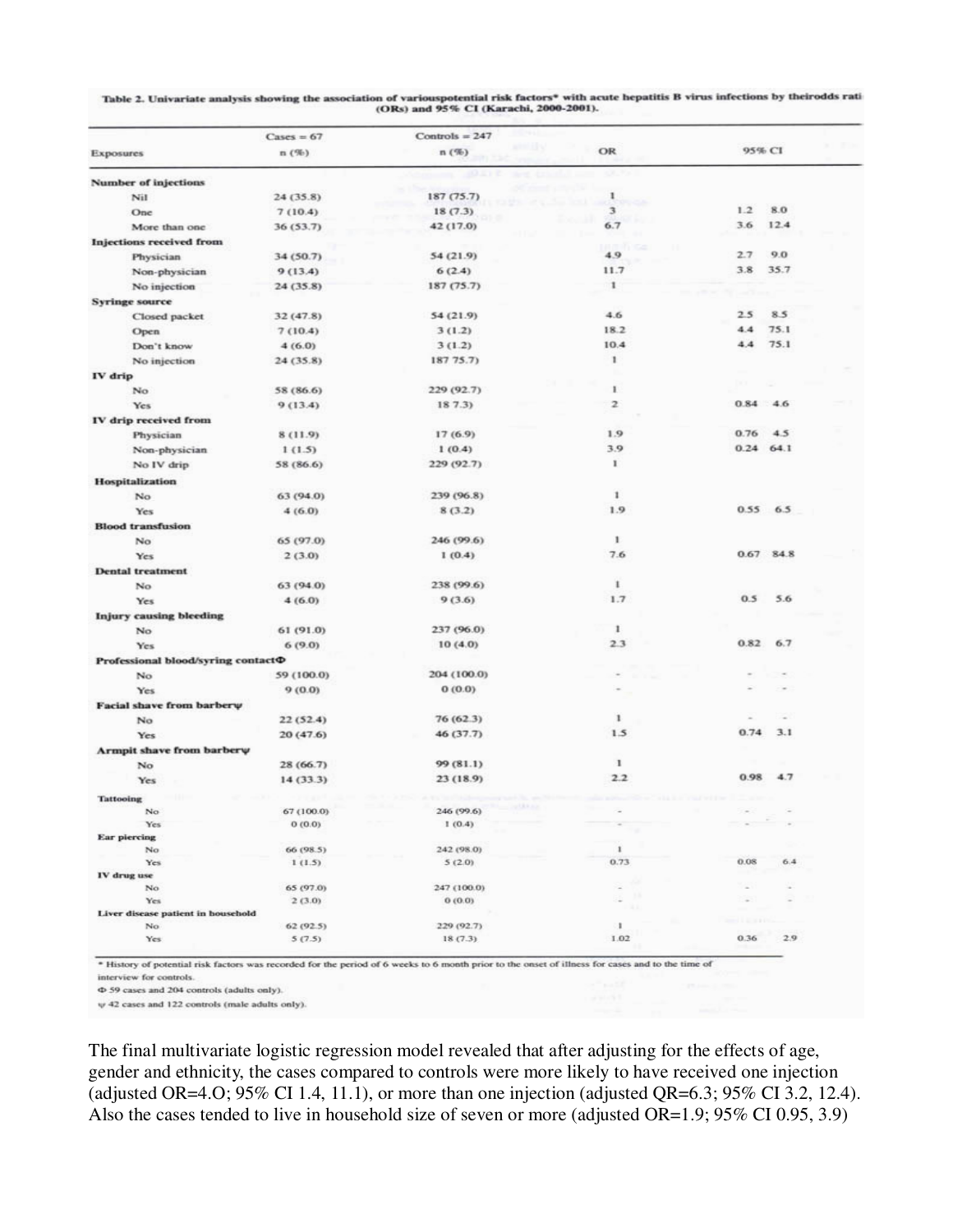(Table 3).

| 2000-2001)                  |             |        |      |  |  |  |
|-----------------------------|-------------|--------|------|--|--|--|
| Variable*                   | Adjusted OR | 95% CI |      |  |  |  |
| Number of injections $\Phi$ |             |        |      |  |  |  |
| Nil                         |             |        |      |  |  |  |
| One                         | 4.0         | 1.4    | 11.1 |  |  |  |
| More than one               | 6.3         | 3.2    | 12.4 |  |  |  |
| Number of household members |             |        |      |  |  |  |
| $1 - 6$                     | 1           |        |      |  |  |  |
| 7 or more                   | 1.9         | 0.95   | 3.9  |  |  |  |
| Ethnicity                   |             |        |      |  |  |  |
| Urdu                        |             |        |      |  |  |  |
| Sindhi                      | 5.4         | 1.7    | 18.0 |  |  |  |
| Punjabi                     | 1.3         | 0.44   | 4.1  |  |  |  |
| Pashto                      | 2.5         | 1.1    | 5.8  |  |  |  |
| Hindko                      | 3.7         | 0.97   | 14.0 |  |  |  |
| Others                      | 1.4         | 0.41   | 4.9  |  |  |  |

Table 3. the final multivariate logistic regression model of risk factors associated with acute hepatitis B virus infection (Karachi,

\* variables of age, gender and enrollment hospitals were included in the model to adjust for any selection bias introduced while selecting controls.

Φ During the period of 6 weeks to 6 monthsprior to the onset of illness for cases and to the time of intervew for controls.

The estimated population attributable risk (%) for therapeutic injections was 53% (95% CI 40%, 58%). The Hosmer-Lemeshow goodness-of-fit test for the final model showed a good fit  $(X2 = 13.14, P=0$ . 11).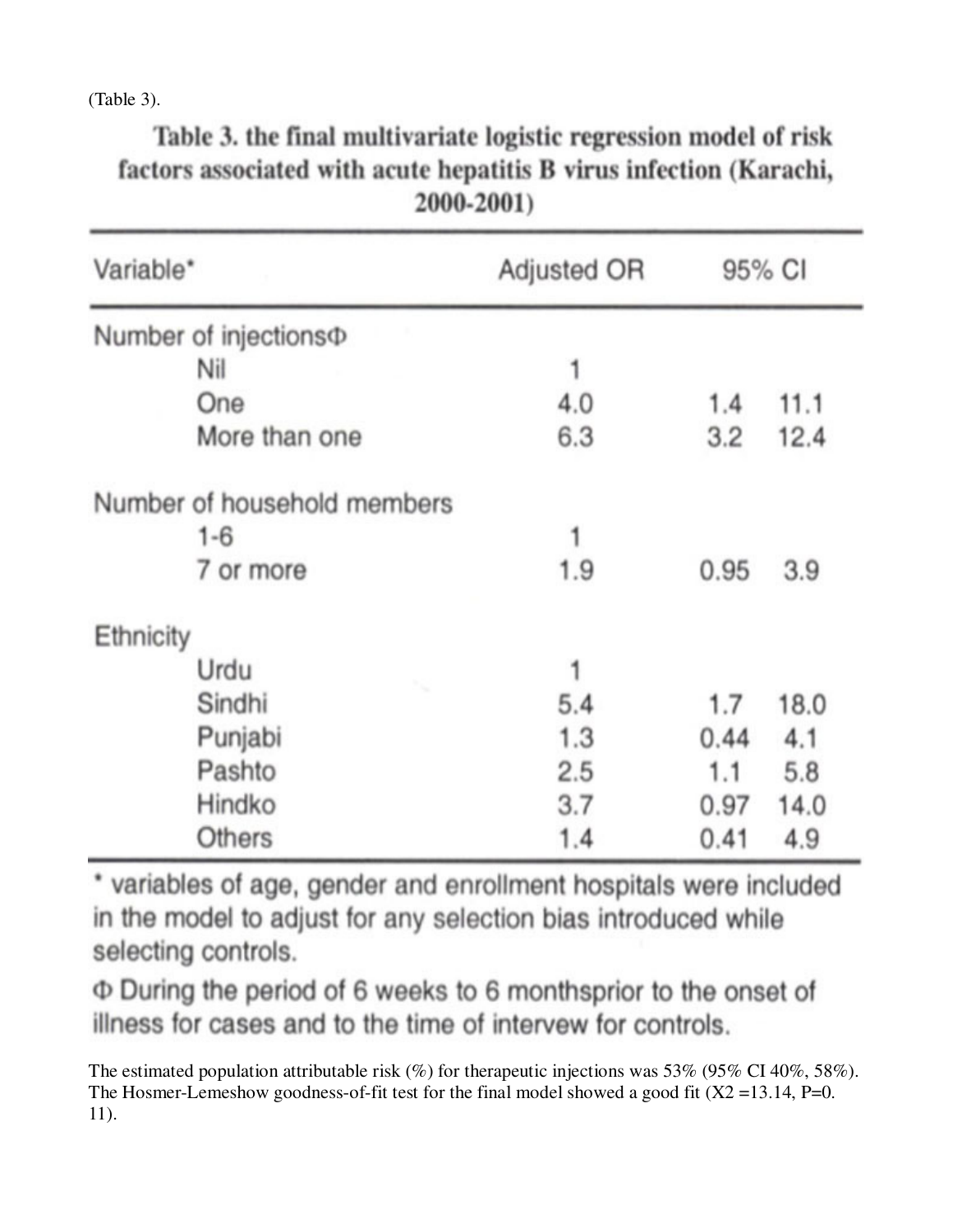#### **Discussion**

Of 67 cases of acute HBV infection in the present study, 43 (64.2%) received one or more therapeutic injection from health-care providers including physicians and non-physicians during the 6 weeks to 6 months previous to the onset of illness. Of 247 controls, 60 (24.3%) subjects received therapeutic injections from these two types of health-care providers. There was also a dose-response relationship between the number of injections received and strength of association with acute HBV infection status. These findings corroborate the findings of earlier studies reported from developing countries on the role of therapeutic injections as a risk factor for HBV infection.<sup>15-19</sup> HBV is efficiently transmitted through contaminated needles and its transmission probability is nearly 10 times higher than that of HCV and 20 times more than that of HIV.<sup>20</sup> Furthermore, the study identified significant association between HBV infection and receiving an injection from syringe in closed packet. This may suggest repackaging of used syringes, a finding for which there is dearth of information in published literature and needs further attention.

Overuse of therapeutic injections is common in Pakistan<sup>21,22</sup> and in other developing countries in the region. Common use of injections stems from patients' demand coupled with providers' preference to give injections. Patients believe this method of drug administration to be more efficacious and symbolizes more advanced technology. Pain associated with injection is also considered a sign of potency. The providers also consider this mode as more efficacious with better compliance, and it is often associated with a financial benefit for them.<sup>23</sup>

The estimated population PAR% for therapeutic injections in our study was 53%, which is not substantially different from those reported from Moldova  $(52\%)^{15}$  and India  $(57\%)^{16}$  Our study hospitals are operating in low socio-economic neighbourhoods and had the controls developed similar illness, they would have gone to the same hospitals-a requirement of representation of cases and controls in the same source population to calculate the PAR%. Furthermore, we enrolled acute cases of acute HBV infection rather than HBV carriers to evaluate the therapeutic injections as a risk factor, which gives a better estimation of relative risk and population attributable risk. The result of this study may provide a baseline estimate of PAR% for therapeutic injections before the implementation of envisaged safe injection interventions in Karachi. Repetition of this study subsequent to implementation of safe injection interventions may help evaluate the effectiveness of these interventions in this and similar settings.

In our study, cases were more likely to have lived in a household size of seven or more compared to controls. The cases might have additional REV positive members and have had acquired infection through horizontal transmission. The association between household size and HBV infection has been documented in several previous studies.<sup>25-28</sup> However, evaluation of such risk behaviours that might have been associated with HBV transmission was beyond the scope of this study.

As noted earlier, being a Pathan, Hindko and Sindhi was associated with acute HBV infection. They are socially and culturally distinct ethnic groups with specific lifestyle characteristics, the assessment of which in relation to HBV infection was beyond the scope of this study. These ethnic groups need to be further explored with respect to HBV infection and its association with their living and sexual behaviours.

History of multiple sex partners has been identified as a risk factor for HBV infection among adults.<sup>29,31</sup> However, we could not evaluate this risk behaviour in our study. People in Pakistan are socially and culturally constrained in talking about their sexual behaviours. Thus, we could not collect information on the sexual behaviours of our study subjects and sexually acquired infection can not be excluded as a source of acute HBV infection in the cases.

Recall bias is an inherent limitation of case control study design. We attempted to minimize this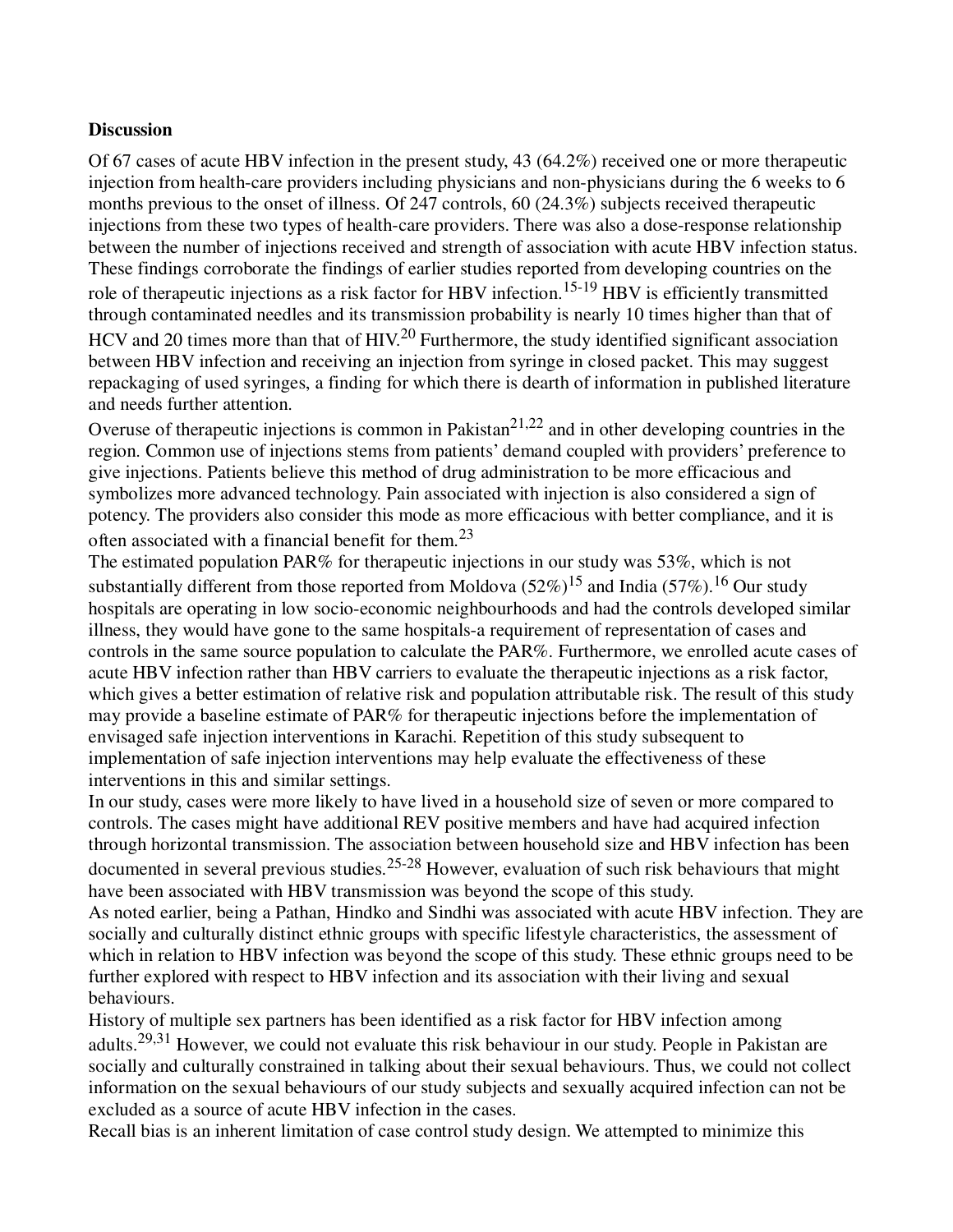problem by enrolling hospital controls suffering from ailments other than acute viral hepatitis to have comparable recall and asking exposure history for only the last 6 months.

In conclusion, educational interventions based on identified risk factors both for health care providers and the general population may help to reduce the burden of HBV infection in Pakistan. Elsewhere<sup>32</sup> intervention based on guidelines and education of health care personnel has successfully decreased the use of injections and improved knowledge regarding sterilization. It is likely to bring similar changes in Pakistan and other developing countries, there by reducing the frequency of HBV and other bloodborne infections. Further research is indicated to implement and evaluate any such educational programme.

## **Acknowledgements**

We wish to thank Dr. Robert Maudsley, Dean, Faculty of Health Sciences, The Aga Khan University, Karachi, who provided financial support from the Dean's Fund for serological investigations in this study. We also acknowledge the generous cooperation extended by the sta? of the study hospitals through out the study.

## **References**

1.Hepatitis B. Fact Sheet WHO/204. Revised October 2000. Available from:

URL: http//www.who.int/inf-fs/ en/fact204.html

2.Nayak NC, Dhar A, Sachdeva R, et al. Association of human hepatocellular carcinoma and cirrhosis with hepatitis B virus surface and core antigen in the liver. mt J Cancer 1977; 20: 643-54.

3.Zhang JY, Dai M, Wang X, et al. A case-control study of hepatitis B and C virus infection as risk factors for hepatocellular carcinoma in Henan, China. mt J Epidemiol 1998; 27: 574-78.

4.Olubuyide 10, Aliyu B, Olalelye OA, et al. Hepatitis B and C virus and hepatocellular carcinoma. Trans R Soc Trop Med Hyg 1997; 91: 38-41.

5. Nomura A, Stemmermann GN, Chyou PH, Tabor E. Hepatitis B and C virus serologies among Japanese Americans with hepatocellular carcinoma. J Infect Dis 1996; 173: 1474-6. Tong CY, Khan R, Beeching NJ, et al. The occurrence of hepatitis B and C virus in Pakistani patients with chronic liver disease and hepatocellular carcinoma. Epidemiol Infect 1996; 117 : 327-32.

7. Mujeeb SA, Jamal Q, Khanani R, Iqbal N, Kaher S. Prevalence of hepatitis B surface antigen and HCV antibodies in hepatocellular carcinoma cases in Karachi, Pakistan Trop Doct 1997; 27 : 45-6. 8. Malik IA, Legters U, Luqman M,et al. The serological markers of hepatitis A and B in healthy population in northern Pakistan. J Pak Med Assoc 1988; 38: 69-72.

9. Shaikh MH, Shams K. Prevalence of HBV markers in health care personnel vs matched controls. JCPSP 1995; 5: 19-2 1.

10. Kakepoto GN, Bhally HS, Khaliq G, et al. Epidemiology of blood-borne viruses: a study of healthy blood donors in southern Pakistan. Southeast Asian J Trop Med PubI Health 1996; 27: 703-6.

11. Luby SP, Qamruddin K, Shah AA. et al. The relationship between therapeutic injections and high prevalence of hepatitis C infection in Ha?zabad, Pakistan. Epidemiol Infect 1997; 119: 349-56.

12. Malik I A, Luqman M, Abmed A, et al. A clinicopathological study of viral hepatitis. Pakistan J Med Res 1987; 26: 4-11.

13. Ban A, Akhtar S. Rahbar MH, Luby SR Risk factors for hepatitis C virus infection in male adults in Rawalpindi-Tslamabad, Pakistan. Trop Med Tnt Health 2001; 6: 732-8.

14. Bruzzi P. Green SB, Byar DP, Brinton LA, Schairer C. Estimating the population attributable risk for multiple risk factors using case control data. Am J Epidemiol 1985; 122: 904-14.